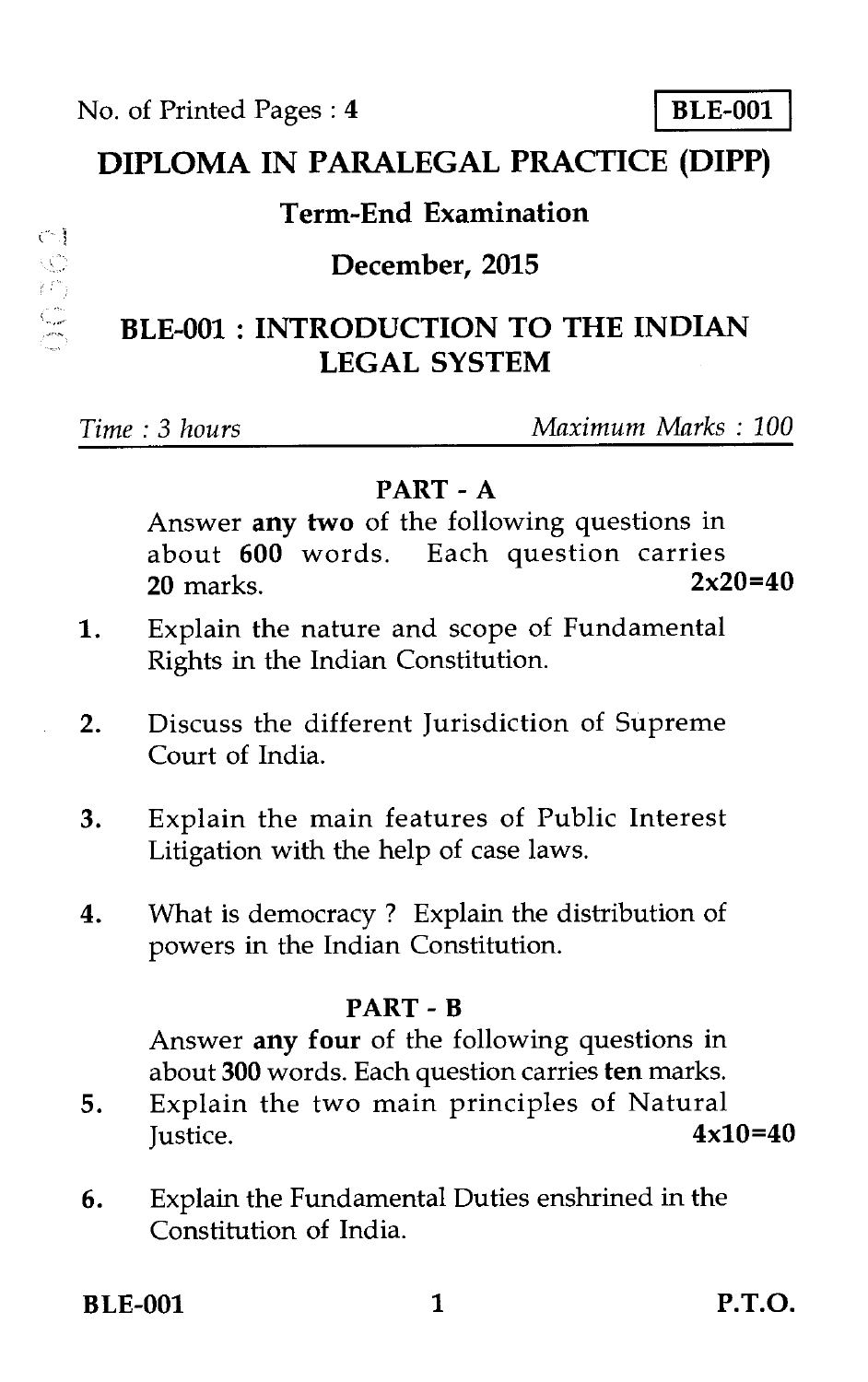- 7. Discuss the composition of the Executive in our constitution.
- 8. How can Para Legals be engaged with Traditional Justice systems ?
- 9. Discuss the rules of first appeal and second appeal in the Right to Information Act, 2005.
- 10. Explain the salient features of National Human Rights Commission (NHRC).

#### **PART - C**

Answer **any four** questions in about **150** words. Each carries **five** marks. **4x5=20** 

- 11. Certiorari.
- 12. Principles of Human Rights.
- 13. Goan Panchayats.
- 14. Third Party Information.
- 15. P.A. Inamdar Vs. State of Maharashtra AIR 2005 SC 3226.
- 16. Arbitrariness.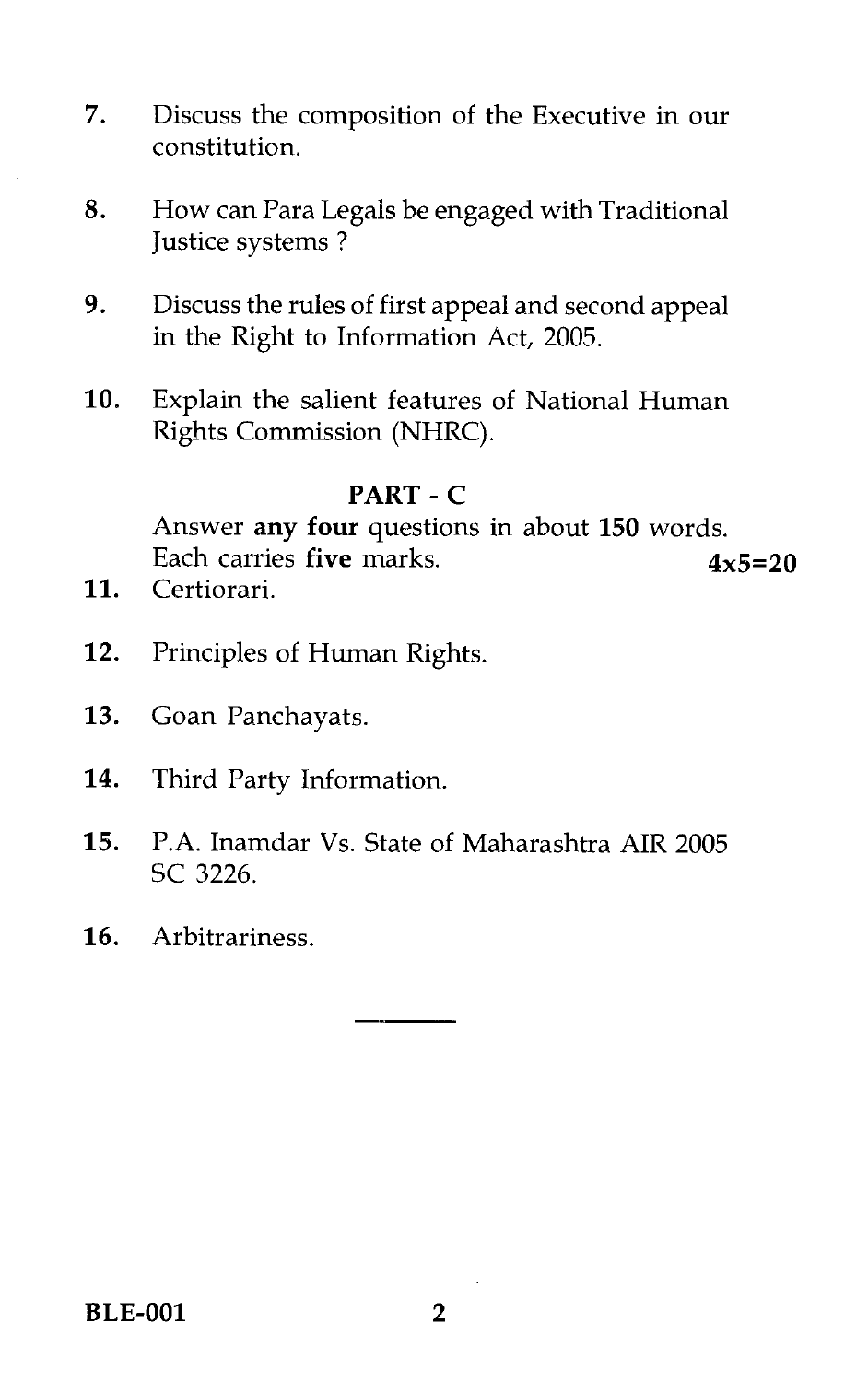बी.एल.ई.-001

# अर्धविधिक व्यवहार में डिप्लोमा (डी.आर्ड.पी.पी.) सत्रांत परीक्षा

# दिसम्बर. 2015

# बी.एल.ई.-001: भारतीय विधि व्यवस्था का परिचय

समय : 3 घण्टे

अधिकतम अंक : 100

#### भाग $-$  क

निम्नलिखित में से **किन्हीं दो** प्रश्नों के उत्तर (प्रत्येक का लगभग  $2x20=40$ 600 शब्दों में) दीजिए। प्रत्येक प्रश्न के 20 अंक हैं।

- भारतीय संविधान में मूल अधिकारों की प्रकृति और कार्यक्षेत्र  $\mathbf{1}$ . का वर्णन कीजिए।
- भारत के उच्चतम न्यायालय के विभिन्न अधिकारिता क्षेत्रों की  $2.$ चर्चा कोजिए।
- निर्णय-विधियों की सहायता से जनहित याचिका की प्रमुख  $3.$ विशेषताओं का वर्णन कीजिए।
- लोकतंत्र क्या है ? भारतीय संविधान में शक्तियों के वितरण का  $\boldsymbol{4}$ . वर्णन कीजिए।

#### भाग - ख

निम्नलिखित में से **किन्हीं चार** प्रश्नों का (प्रत्येक का लगभग 300 शब्दों में) उत्तर दीजिए। प्रत्येक प्रश्न के 10 अंक हैं। 4x10=40 नैसर्गिक न्याय के दो प्रमुख सिद्धांतों का वर्णन कीजिए।

**BLE-001** 

5.

 $P.T.O.$